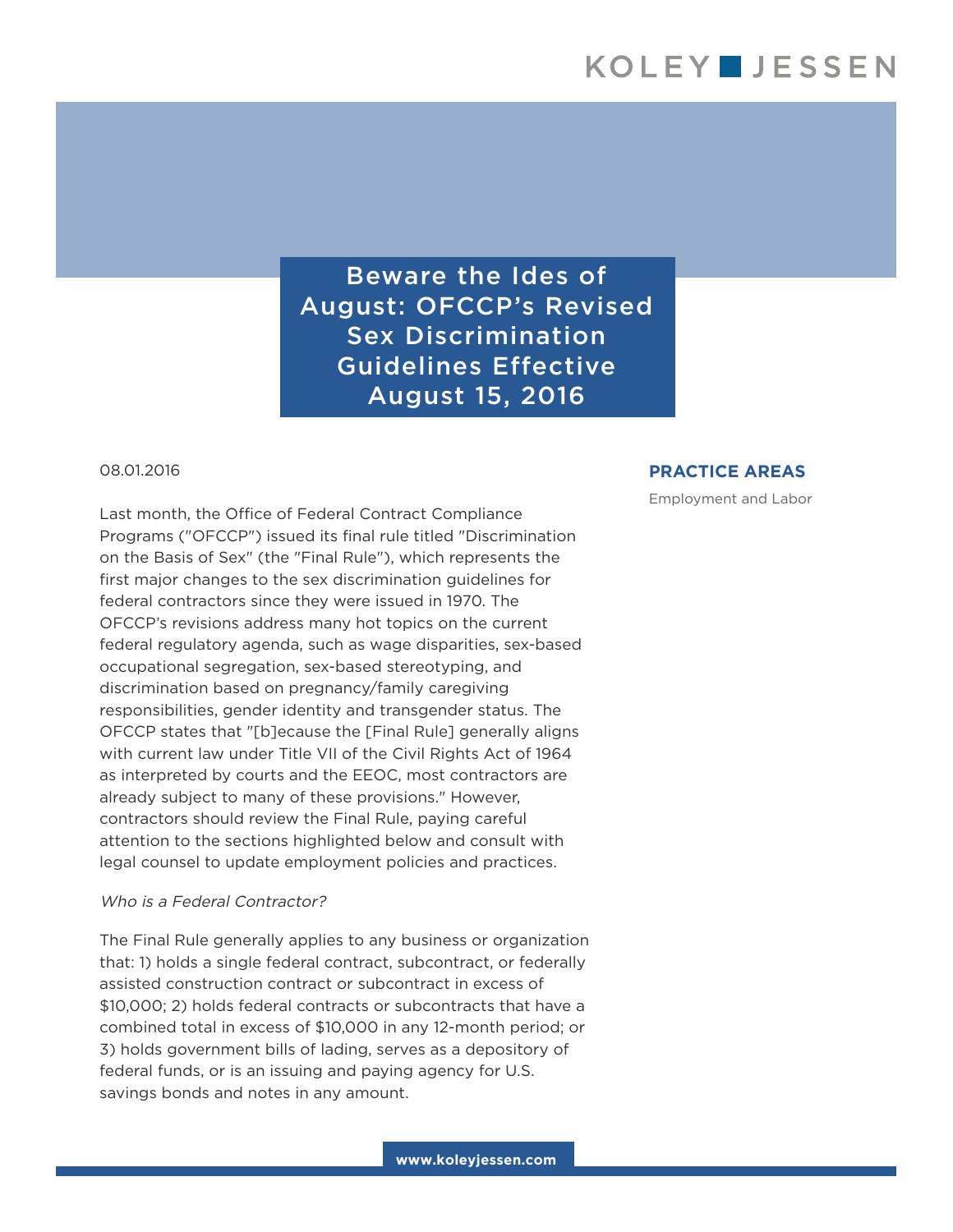# Beware the Ides of August: OFCCP's Revised Sex Discrimination Guidelines Effective August 15, 2016

## Sex Discrimination

Under the Final Rule, "sex discrimination" includes, but is not limited to, disparate treatment on the basis of sex, pregnancy, childbirth, or related medical conditions, gender identity, transgender status, and sex stereotyping<sup>1</sup>, as well as policies or practices that have an adverse impact on the basis of sex. Some examples of unlawful disparate treatment include: making distinctions between married and unmarried persons that are not applied equally to men and women; steering women into lower-paying/less desirable jobs; denying transgender employees access to restrooms or similar facilities designated for use by the gender with which they identify; adversely treating employees on the basis of past, present, or future receipt of transition-related medical services (e.g. hormone therapy); and imposing any differences in the terms, conditions, or privileges of retirement on the basis of sex.

The Final Rule also prohibits employment policies or practices that have an adverse impact on the basis of sex, and are not job-related and consistent with business necessity, such as using height and/or weight qualifications not necessary for job performance; establishing physical requirements, such as strength or agility, that exceed actual job requirements; and requiring written tests, interviews, recruitment or promotional methods that have an adverse impact on women.

### Compensation Discrimination

Contractors may not discriminate in wages, benefits, or any other forms of compensation or deny access to earning opportunities, because of sex, on either an individual or systemic basis. Compensation discrimination occurs any time wages, benefits, or other compensation are paid "that is the result in whole or in pact of the application of any discriminatory compensation decision or other practice." Examples of prohibited practices include: paying different compensation to similarly situated2 employees on the basis of sex, or granting or denying training or other opportunities that may lead to advancement to higher-paying positions on the basis of sex.

### Pregnancy, Childbirth, and Related Conditions

In addition to prohibiting discrimination on the basis of pregnancy, childbirth, or related medical conditions (e.g. refusing to hire pregnant workers or requiring pregnant employees to take leave), the Final Rule specifies that denying accommodations for employees in such circumstances is unlawful disparate treatment where 1) the contractor denies accommodations only to employees affected by pregnancy, childbirth, or related conditions (including lactation); 2) the contractor provides accommodations to other employees whose ability or inability to perform their job duties is similarly affected, the denial of accommodations to employees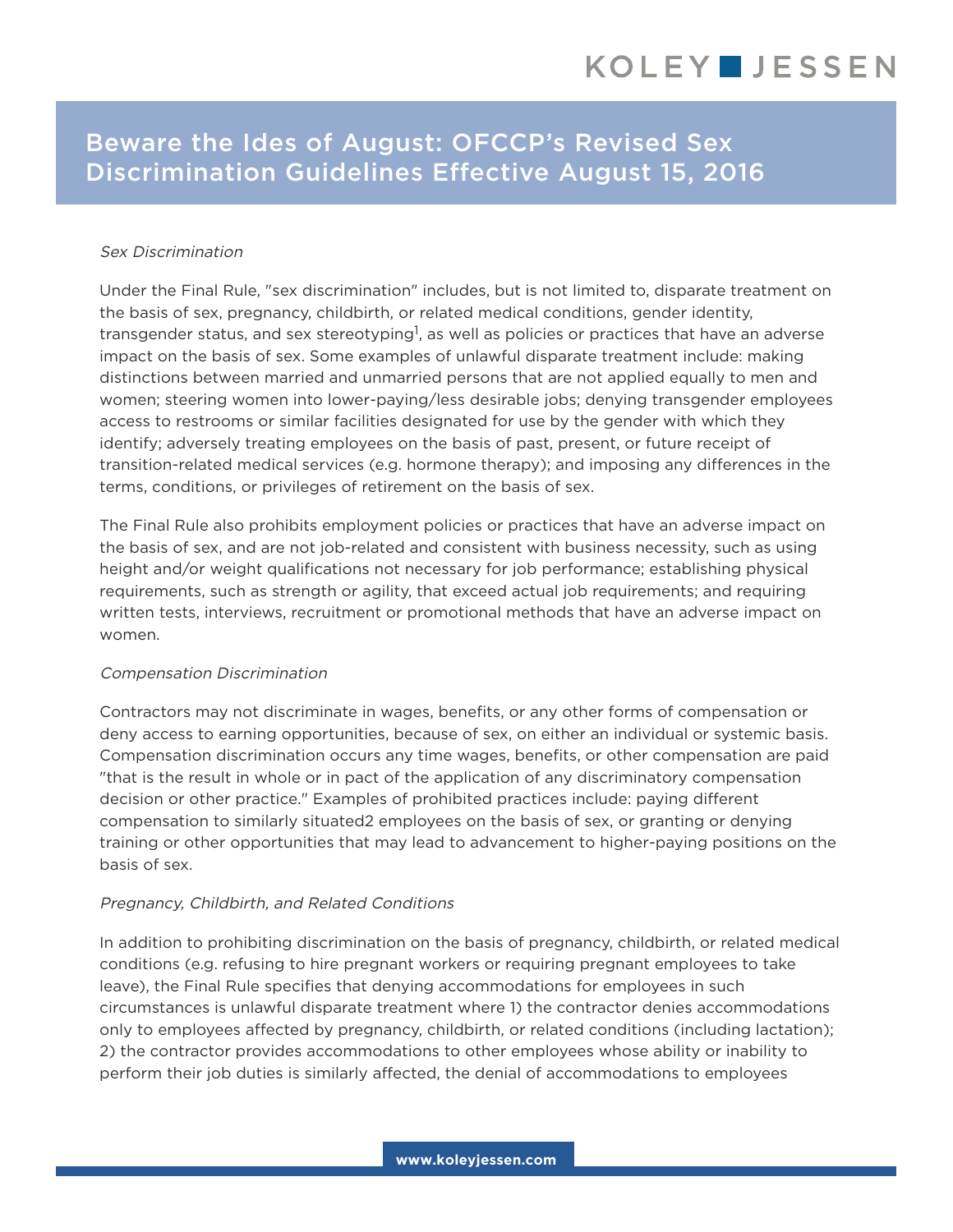# Beware the Ides of August: OFCCP's Revised Sex Discrimination Guidelines Effective August 15, 2016

affected by pregnancy, childbirth, or related medical conditions imposes a significant burden on those employees, and the contractor's asserted reasons for denying accommodations do not justify that burden; or 3) intent to discriminate is otherwise shown.

Policies and practices having a disparate impact on employees affected by pregnancy, childbirth or related medical conditions are also unlawful (e.g. offering light duty only to employees with on-the-job injuries but not to employees with non-job-related issues who are similarly limited in their ability to work) unless they are shown to be job-related and consistent with business necessity.

## Fringe Benefits

Contractors must not discriminate on the basis of sex with regard to fringe benefits, such as medical, hospital, accident, life insurance, and retirement benefits; profit sharing and bonus plans; leave; and other terms, conditions, and privileges of employment, even though the cost of providing a fringe benefit to members of one sex may be greater. As noted above, discrimination on the basis of sex includes gender identity and transgender status. Thus, insurance coverage that categorically excludes medical care related to gender dysphoria or gender transition are prohibited under the Final Rule. Indeed, the OFCCP stated in the preamble to the Final Rule that "[c]ontractors thus must ensure that all of the health insurance plans that are offered to their employees provide services to all employees in a manner that does not discriminate on the basis of sex, including gender identity or transgender status."

Recognizing that changes to benefit plans may take time to implement, the OFCCP indicated that, while specific facts may vary, it "will consider…good faith progress to take steps to change benefits policies and practices in this area in analyzing whether enforcement action is appropriate – particularly in the period immediately following the [Final] Rule's effective date."

## Sex Stereotyping

The Final Rule prohibits contractors from making employment decisions on the basis of sexbased stereotypes (i.e. expectations about how men or women should appear, speak, or act). Such discrimination may be found in adverse treatment because an individual does not comply with gender norms and expectations (e.g. a man perceived as "effeminate"), because of an individual's actual or perceived gender identity or transgender status, or because of a failure to conform to stereotypes about caregiver responsibilities (e.g. demoting a male employee because he took leave to care for a newborn child).

Sexual Harassment